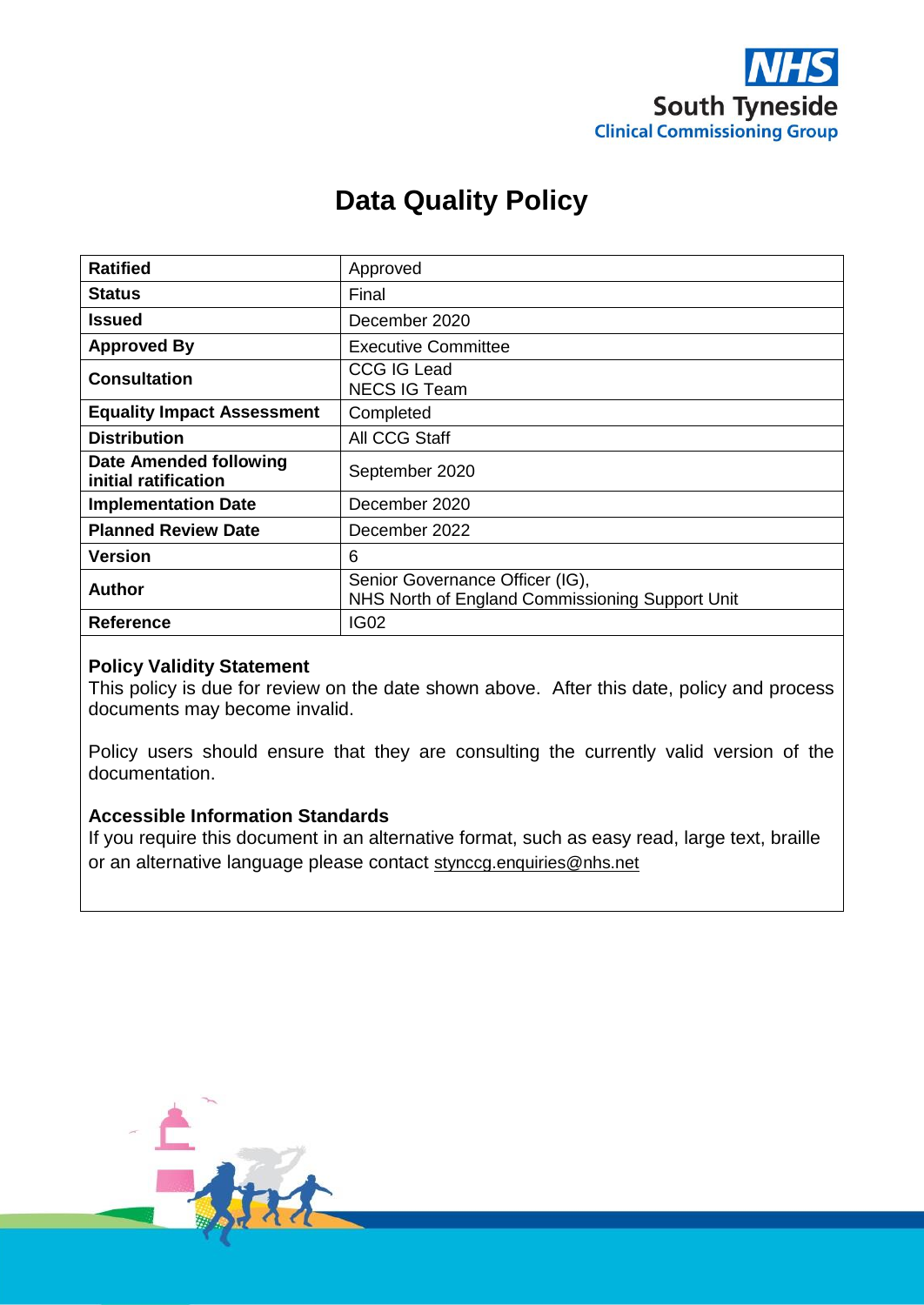## **Version Control**

| <b>Version</b>   | Author                                | <b>Update comments</b>                                                                            |
|------------------|---------------------------------------|---------------------------------------------------------------------------------------------------|
| V1.0             | Senior<br>Governance<br>Manager, NECS | Policy adopted by Clinical Commissioning Group<br>(CCG) as part of policy suite developed by NECS |
| V <sub>2.0</sub> | Senior<br>Governance<br>Manager, NECS | Ratified by the Governing Body                                                                    |
| V3.0             | Senior<br>Governance<br>Manager, NECS | Section 7 updated. Equality Impact Assessment.<br>Re-formatted to CCG policy standard.            |
| V4.0             | Senior<br>Governance<br>Manager, NECS | Review and update:<br>reformatted numbering and style of policy                                   |
| V4.1             | Senior<br>Governance<br>Manager, NECS | Review and update to include GDPR                                                                 |
| V5               | Senior<br>Governance<br>Officer, NECS | Updated following publication of Data Protection Act<br>2018                                      |
| V6               | Senior<br>Governance<br>Officer, NECS | Reviewed in line with policy requirements                                                         |

# **Approval**

| <b>Role</b> | <b>Name</b>                | <b>Date</b>       |
|-------------|----------------------------|-------------------|
| Approval    | Governing Body             | 24 October 2013   |
| Approval    | <b>Executive Committee</b> | 14 January 2015   |
| Approval    | <b>Executive Committee</b> | 21 January 2016   |
| Approval    | <b>Executive Committee</b> | January 2018      |
| Approval    | <b>Executive Committee</b> | October 2018 (5)  |
| Approval    | <b>Executive Committee</b> | December 2020 (6) |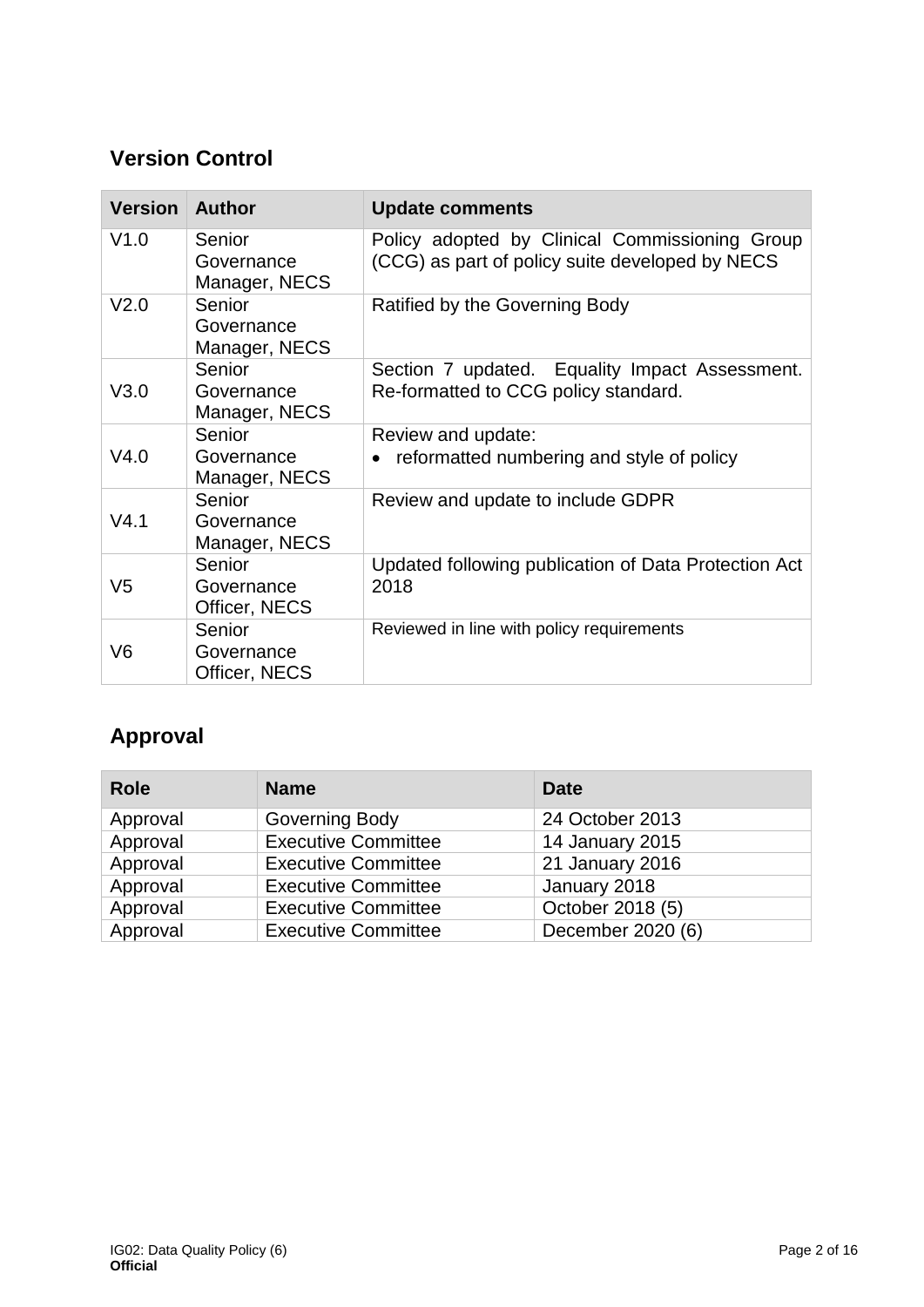# **Contents**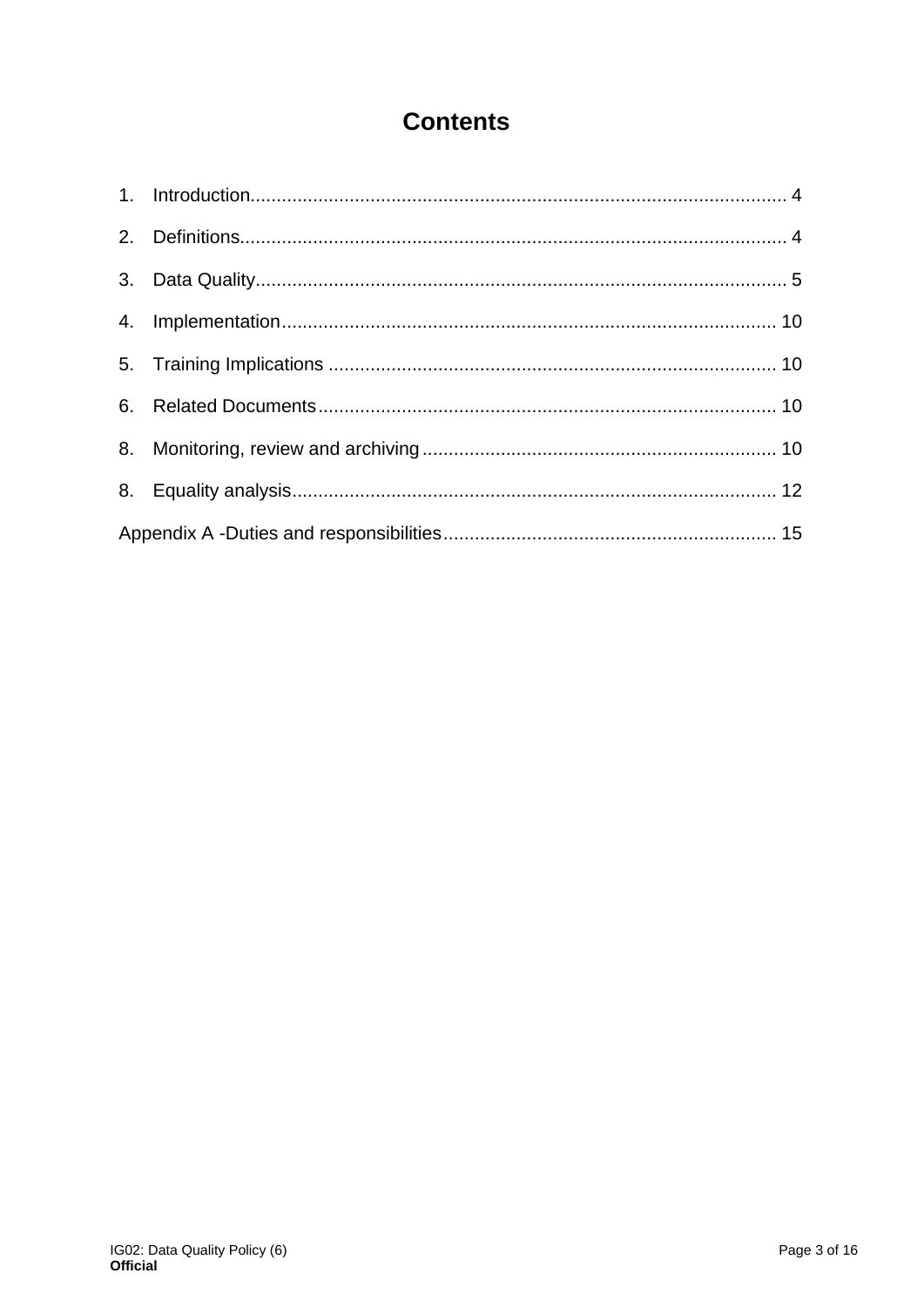### <span id="page-3-0"></span>**1. Introduction**

The CCG aspires to the highest standards of corporate behaviour and clinical competence, to ensure that safe, fair and equitable procedures are applied to all organisational transactions, including relationships with patients, their carers, public, staff, stakeholders and the use of public resources. In order to provide clear and consistent guidance, the organisation will develop documents to fulfil all statutory, organisational and best practice requirements and support the principles of equal opportunity for all.

The CCG recognises that all of their decisions, whether health care, managerial or financial need to be based on information which is of the highest quality. Data quality is crucial and the availability of complete, accurate, relevant and timely data is important in supporting patient/service user care, governance, management and service agreements for health care planning and accountability.

1.1 Status

This policy is an Information Governance policy.

1.2 Purpose and scope

This policy is designed to ensure that the importance of data quality within the CCG is disseminated to all staff. It will describe the meaning of data quality, who is responsible for its maintenance and how it can continue to improve in the future.

Although this policy relates to patient/service user data and information, the principles included are applicable to any other data/information staff may encounter i.e. recording of minutes, etc.

### <span id="page-3-1"></span>**2. Definitions**

- 2.1 Data: Data is a collection of facts from which information is constructed via processing or interpretation.
- 2.2 Information: Information is the result of processing, gathering, manipulating and organising data in a way that adds to the knowledge of the receiver.
- 2.3 Data Quality: Data quality is a measure of the degree of usefulness of data for a specific purpose.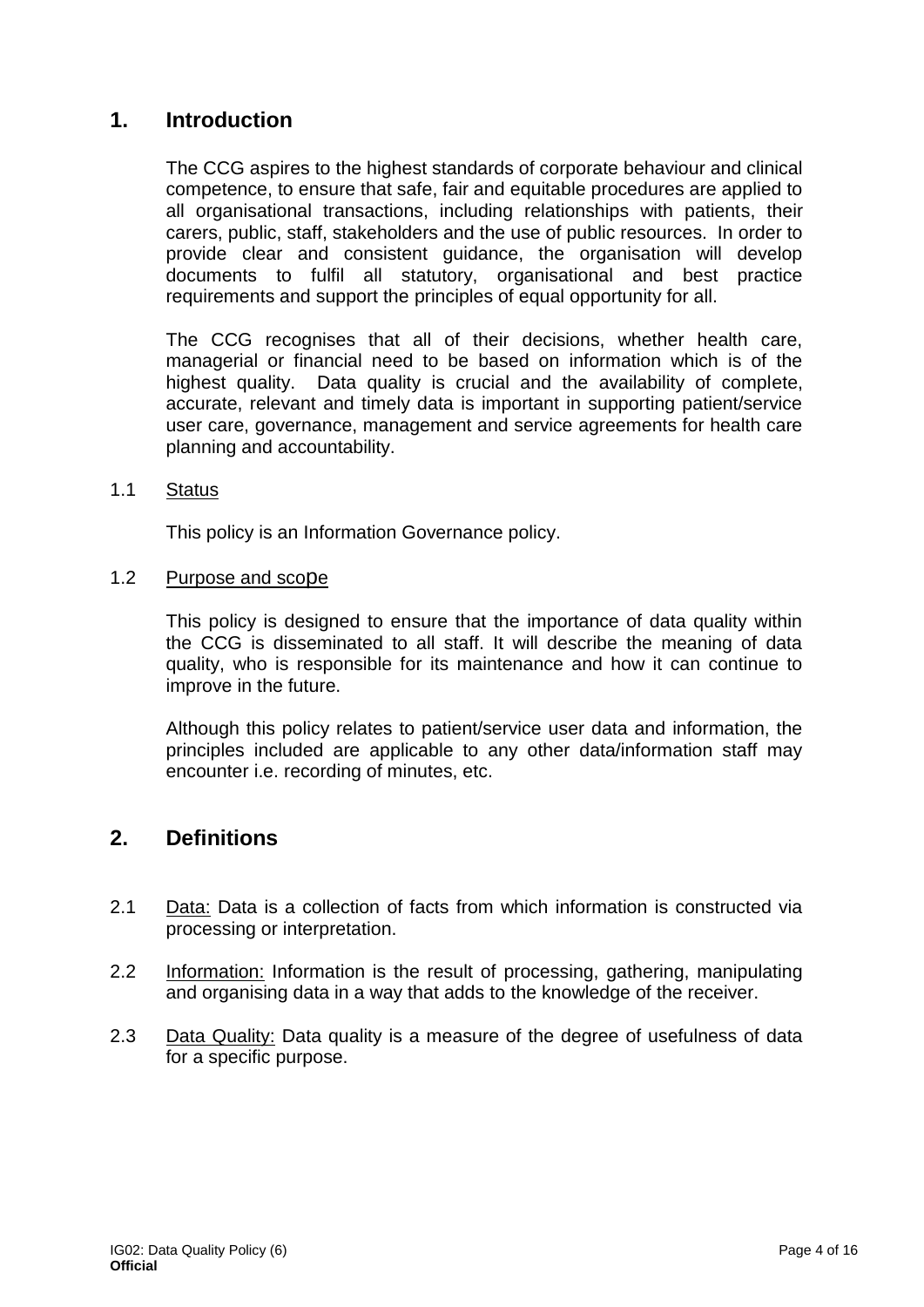### <span id="page-4-0"></span>**3. Data Quality**

### 3.1 Importance of Data Quality

- 3.1.1 A vast amount of data is recorded when caring for patients in commissioned services. Having accurate, relevant information that is accessible at the appropriate times is essential to each and every health management or business decision and to the success of the service provided. With this in mind, it is essential that all employees of the CCG recognise the importance of data quality and their responsibilities in this area.
- 3.1.2 Quality information is essential for:
	- The delivery of effective, relevant and timely care, and to minimise risks to patients.
	- Efficient administrative and health care processes, such as communication with patients, their families and other carers and professionals involved in their treatment/care.
	- Management and strategic planning, requiring accurate information about the volume and type of health care activity to provide appropriate allocation of resources and future service delivery.
	- Establishing acceptable service agreements for health care provision.
	- Health care governance, which depends on detailed, accurate patient data for the identification of areas where health care could be improved.
	- Providing information for other NHS and non-NHS organisations these organisations depend on the information sent to them and need to have confidence in its quality.
	- Providing a foundation on which future investments will be based, such as the implementation of the National Programme for IT, where data will be shared on the spine and accessed by other parts of the NHS.
	- Being able to allow local and national benchmarking.
	- Budget Monitoring, including Payment by Results, and financial planning to support service delivery.
	- Avoiding unnecessary Subject Rights Requests to alter incorrect personal data.
- 3.1.3 It is also important to ensure that the data quality is of a high standard in order to comply with the Data Protection Act 2018 in particular principle 4, 'accurate and up-to-date' and to satisfy the data quality requirements within the NHS Care Record Guarantee.
- 3.1.4 From 25 May 2018 the Data Protection Legislation in the UK incorporates the EU General Data Protection Regulations (GDPR). As well as outlining 6 principles of data protection, the legislation contains a principle of accountability for data controllers and processors and introduces rights for data subjects, one of which is the right to have incorrect personal data amended.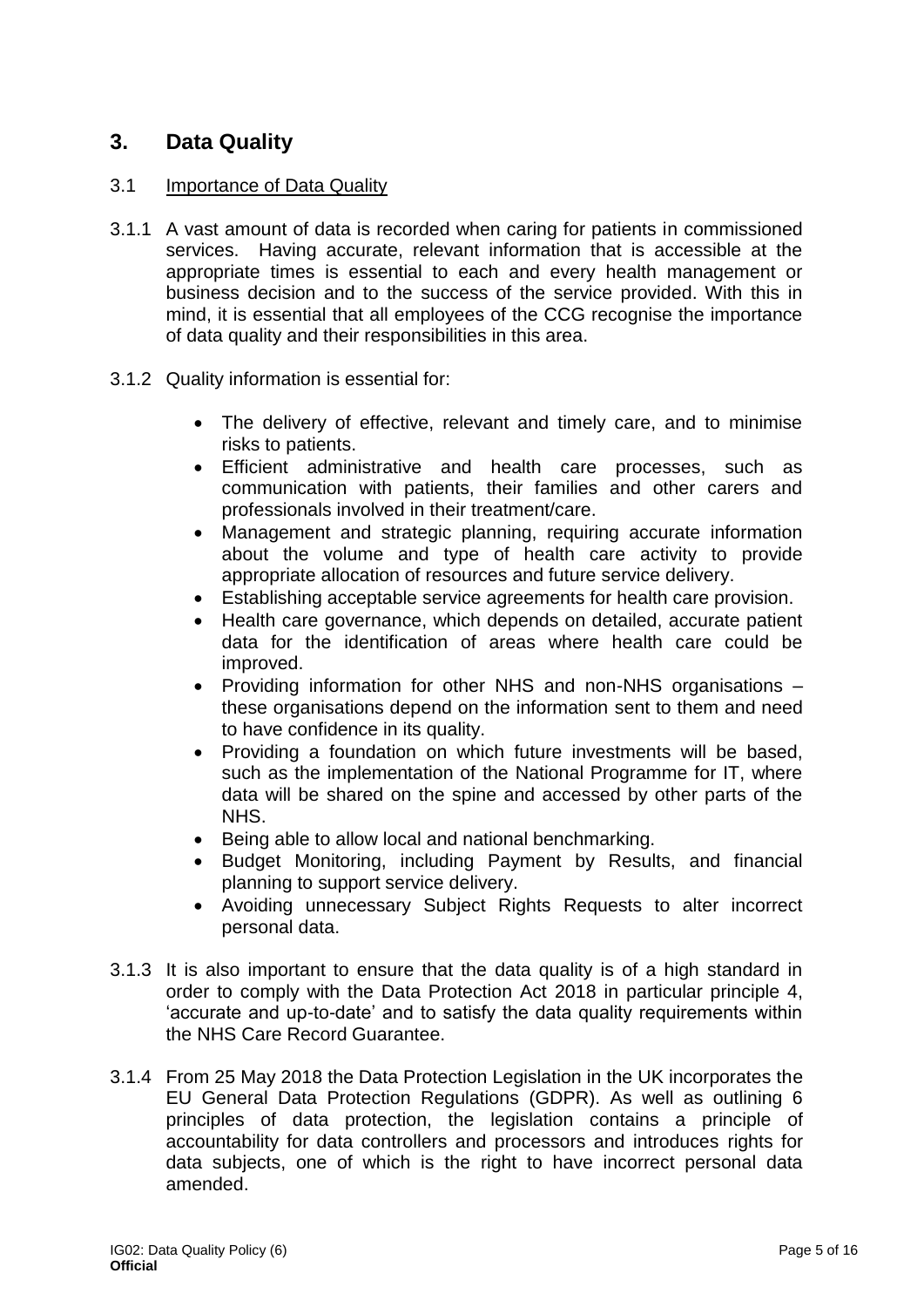### 3.2 Data Standards

- 3.2.1 The standards for good data quality are reflected in the criteria below. Data needs to be:
	- Complete (in terms of having been captured in full)
	- Accurate (the proximity of the data to the exact or true values)
	- Relevant (the degree to which the data meets current and potential user's needs)
	- Accessible (data must be retrievable in order to be used and in order to assess its quality)
	- Timely (recorded and available as soon after the event as possible)
	- Valid (within an agreed format which conforms to recognised national and local standards)
	- Defined (understood by all staff who need to know and reflected in procedural documents)
	- Appropriately sought (in terms of being collected or checked with the patient during a period of care)
	- Appropriately recorded (in both paper and electronic records)
	- Processed in accordance with any existing data sharing agreement or data processing agreement.
- 3.2.2 The use of data standards within systems can greatly improve data quality. These can be incorporated into systems either using electronic validation programmes which are conformant with NHS standards, e.g. drop down menus, or manually generated lists for services that do not yet have computer facilities. Either method requires the list to be generated from nationally or locally agreed standards and definitions, e.g. for GP practice codes, ethnicity, etc. These must be controlled, maintained and updated in accordance with any changes that may occur, and in addition electronic validation programmes must not be switched off or overridden by operational staff.

### 3.2.3 NHS data model and dictionary

The NHS Data Model and Dictionary gives common definitions and guidance to support the sharing, exchange and comparison of information across the NHS. The common definitions, known as data standards, are used in commissioning and make up the base currency of Commissioning Data Sets. On the monitoring side, they support comparative data analysis, preparation of performance tables, and data returned to the Department of Health. NHS data standards also support clinical messages, such as those used for pathology and radiology. NHS data standards are presented as a logical data model, ensuring that the standards are consistent and integrated across all NHS business areas.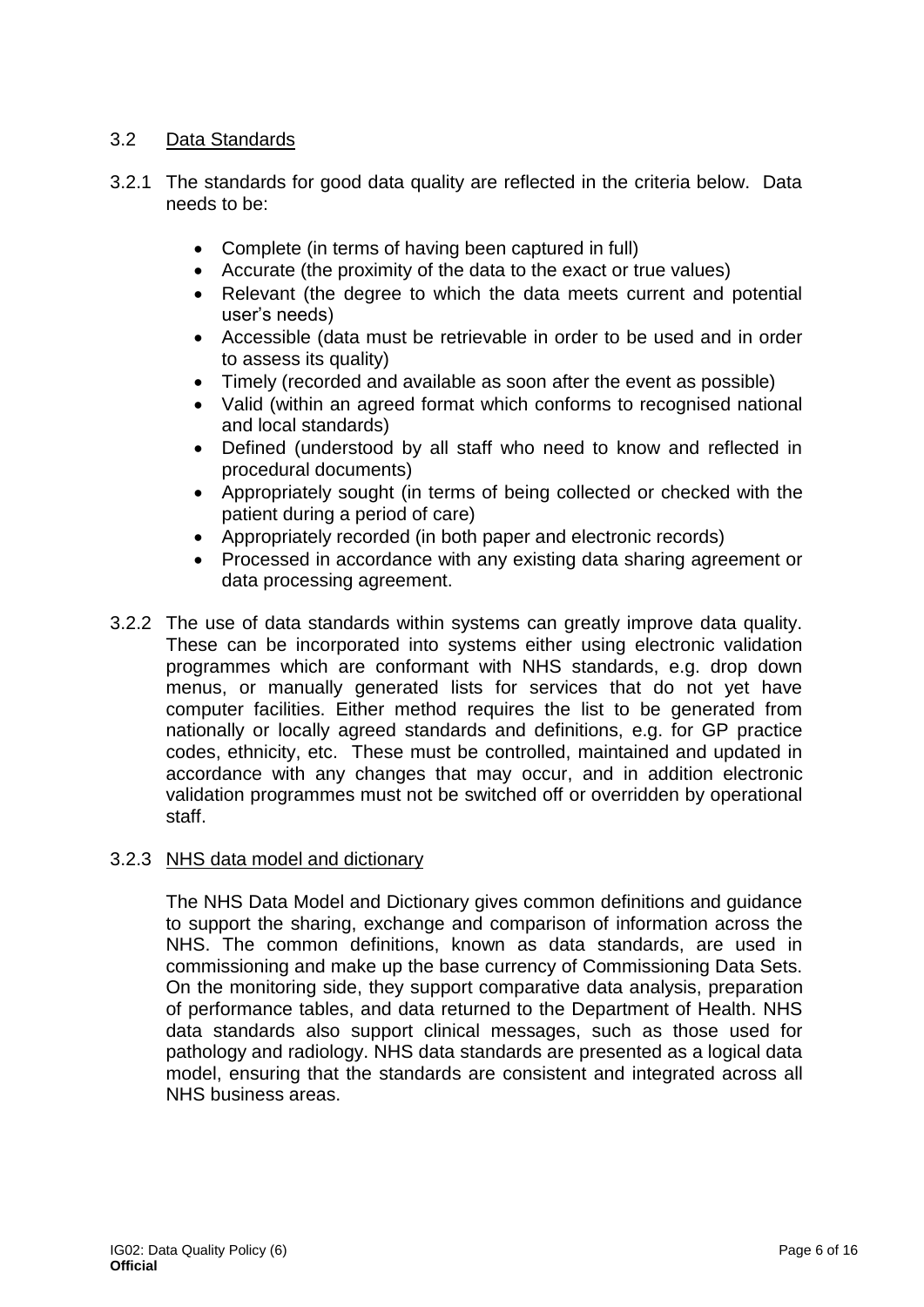### 3.2.4 Information standards notices (ISNs)

- The NHS communicates key changes to data standards, and deadlines affecting changes are made through ISNs. These changes must be monitored by IAOs (system administrators) to ensure that data and information systems to which ISNs apply are in compliance with the standards they specify
- Individual systems IAOs are responsible for gaining assurance that the suppliers of the CCG information systems are updated in accordance with new ISNs to ensure systems conform to all requirements.
- From a commissioning perspective, changes need to be made to the data quality processes to ensure any changes have been implemented by suppliers of data e.g. provider services.

### 3.2.5 Clinical coding

- Consistent data formats and the use of appropriate coding systems is key to effective electronic healthcare in the NHS.
- Coding systems such as Snomed and read codes are a coded thesaurus of clinical terms which are the basic means by which clinicians record patient findings and procedures in health care IT systems across primary and secondary care (e.g. General Practice surgeries and pathology reporting of results).
- The CCG will promote and improve data quality standards by working with GP practices to assess the quality of their clinical data and identify problems with coding issues to ensure that high quality of patient recording is maintained.

### 3.2.6 Where no national standards exist

In certain situations there will be no applicable NHS national standards. In these instances the CCG will agree local standards as part of the contracting process. It is important that any local standards are subject to annual reviews within the CCG as there will be no automatic input received from national sources. This process will ensure their validity and continued relevance.

### 3.3 Data Validation

### 3.3.1 Importance of validation

- Validation encompasses the processes that are required to ensure that the information being recorded is of good quality. These processes deal with data that is being added continuously and also can be used on historical data to improve its quality.
- It is imperative that regular validation processes and data checks/audits are undertaken on data being recorded to assess its completeness, accuracy, relevance, accessibility and timeliness. Such processes may include, checking for duplicate or missing data, checking for deceased patients, validating waiting lists, ensuring that national definitions and coding standards are adopted, and NHS number is used and validated.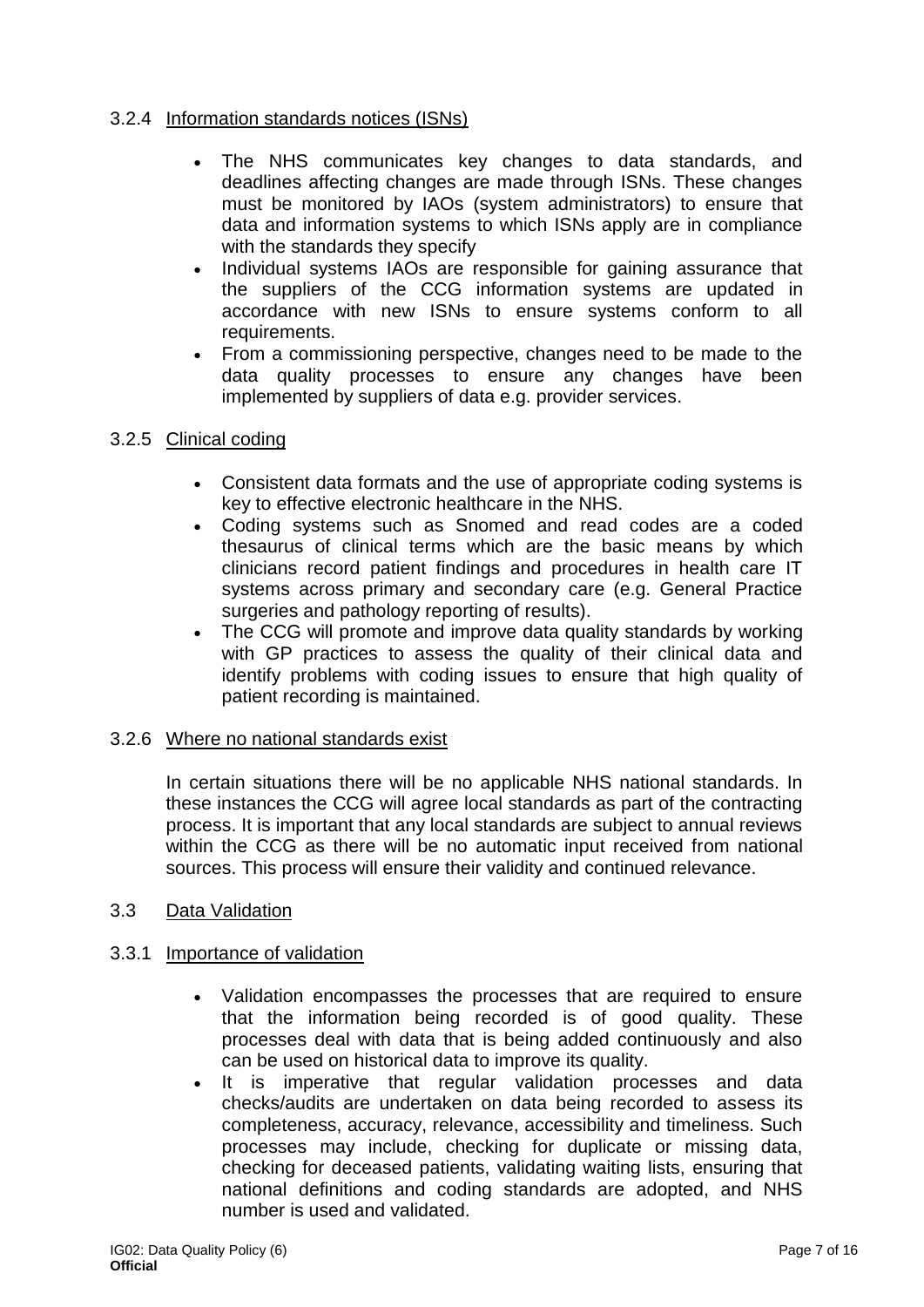### 3.3.2 Validation methods

- Validation should be accomplished using some or all of the following methods.
- Bulk exception reporting; which involves a large single process of data analysis to identify all areas within a dataset where quality issues exist and to enable the correction of this data. Bulk exception reporting can sometimes be used as an initial data quality tool as this will quickly highlight any areas of concern. However, further investigation may be required to identify more specific issues.
- Regular spot checks/audits; which involves analysis of a random selection of records against source material, if available. Spot checks should be done on an ongoing regular basis to ensure the continuation of data quality. Other audits take place on an annual basis, and where an external or internal audit of a system is planned, it will include data quality.
- Data cross checking; which can also be performed on data and information held by different services and/or on separate systems. For example, secondary care data against the Exeter system to validate the recorded GP practice.
- Templates allow users to enter results and data into the patient's health record in a consistent and coherent manner. They ensure that users enter all of the required information about a patient's problem or symptom accurately and prompt the user in a logical format to enter the key information ensuring that accurate data capture occurs. The CCG assists GP practices in developing and reviewing templates to ensure consistency across the local area.
- Further help in identifying the best methods of data validation can be obtained from the CCG team responsible for data quality.

### 3.4 Synchronising Information Systems

In situations where data is shared or is common between systems it is imperative that the source data be validated initially. Any modifications made to this data must then be replicated in other related systems, ensuring there are no inconsistencies between them. Synchronisation between systems is required to ensure that all data sources reflect the same information.

### 3.5 Timescales for Validation

Where inconsistencies in data and information are identified these must be acted upon in a timely fashion and documented. Locally agreed deadlines will apply to the required corrections but all amendments should be made within a maximum of two months from the identification date.

Where a data subject is making a Data Rights Request to correct or amend inaccurate data, the process must be completed and the data subject informed within 30 calendar days under Data Protection Legislation.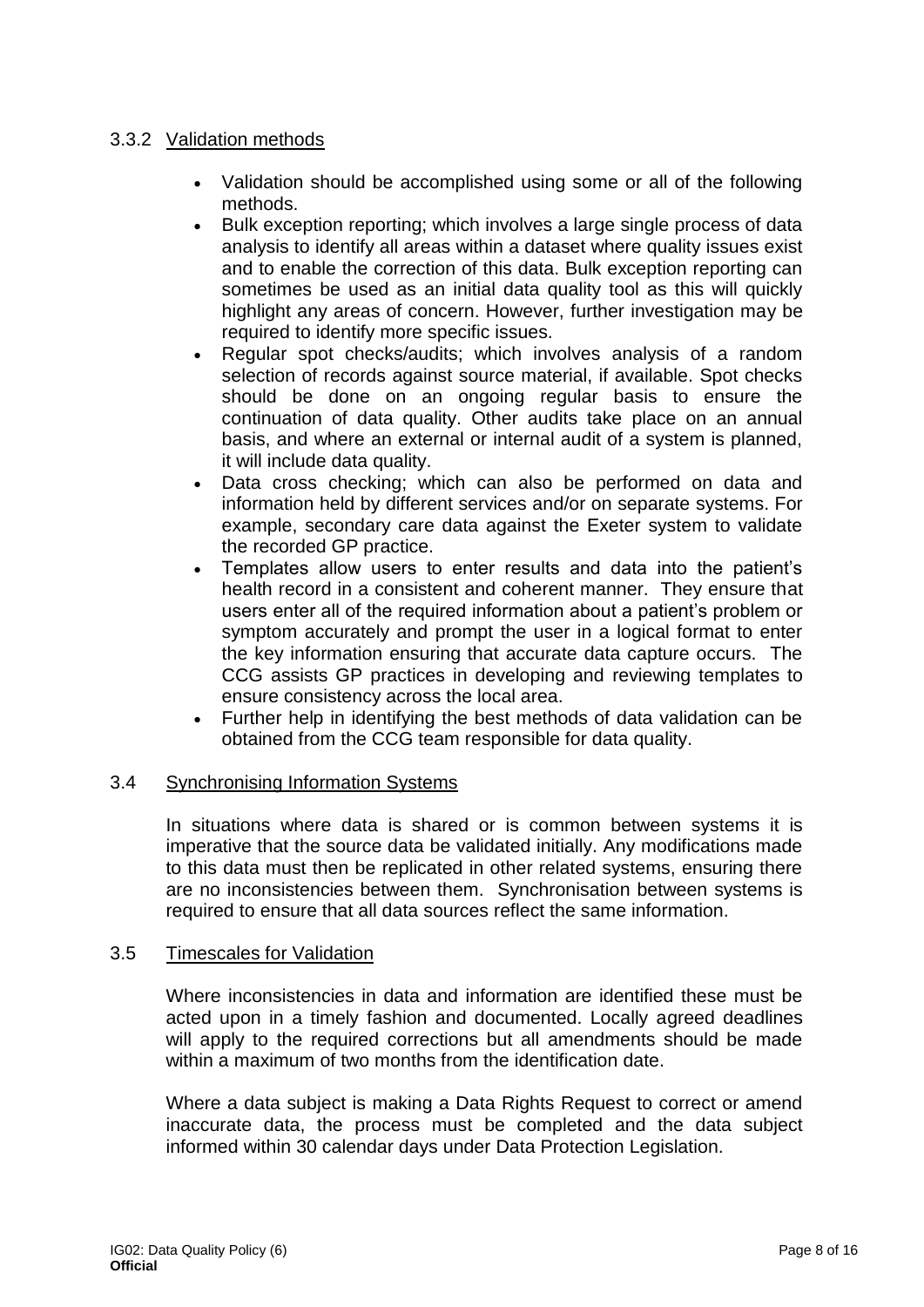#### 3.6 External Sources of Data

Where possible validation processes should use accredited external sources of information, for example using Patient Demographic Service (PDS) to check NHS numbers, National Administrative Codes Set (NACS) to check organisation/GP codes, Exeter system to check deaths.

The CCG will use external sources of data to improve data quality, for example, SUS data quality dashboards on a regular basis to check comparative data and identify previously unidentified issues.

#### 3.7 Using Source Data

Staff involved with recording data need to ensure that it is performed in a timely manner and that the details being recorded are checked with the source at every opportunity. This could be by cross checking with patient paper records or by asking the patients themselves.

#### 3.8 NHS Numbers

The NHS number is a unique way of identifying patients in NHS systems. With this in mind it is imperative that this is recorded correctly and in all systems where patient information is present.

The Personal Demographics Service (PDS) will be used to obtain verified NHS numbers i.e. NHS number status and as PDS has significant historic data it will enable record matching process and support the resolution of data anomalies (see also External Sources of Data section).

#### 3.9 Monitoring of Data Quality

As a commissioning organisation, the CCG has the responsibility of monitoring the data quality of the services it commissions. This will be carried out in a variety of ways according to the type of service and the data it collects. Examples include NHS number compliance, pseudonymisation, and compliance with new ISNs, Reference Cost Audits, and Data Security & Protection Toolkit data quality requirements. The responsible department will report the monitoring of data quality to the responsible committee in accordance with agreed timescales.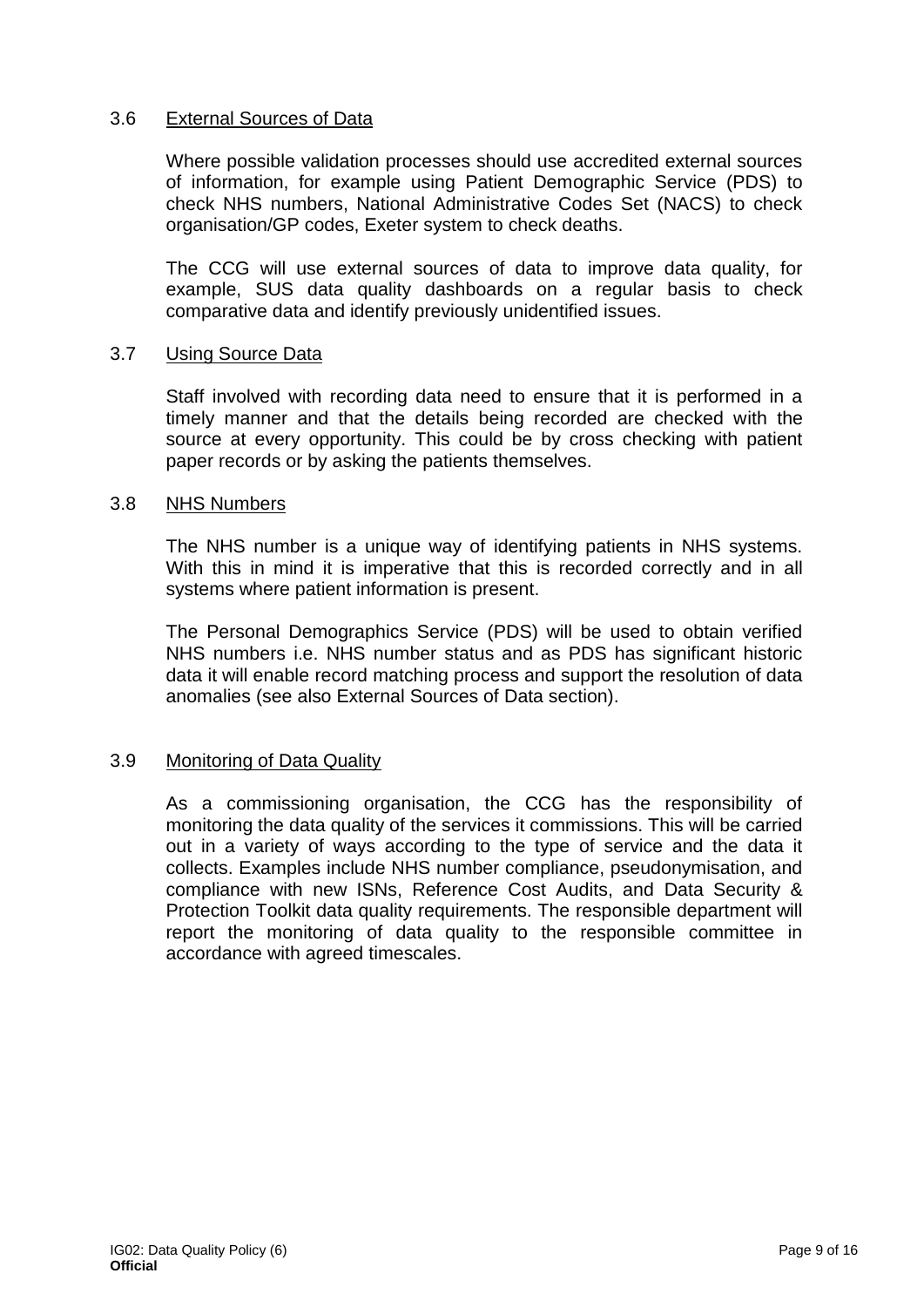### <span id="page-9-0"></span>**4. Implementation**

- 4.1 This policy will be available to all staff for use in relation to the specific function of the policy.
- 4.2 All managers are responsible for ensuring that relevant staff within the CCG have read and understood this document and are competent to carry out their duties in accordance with the procedures described.

### <span id="page-9-1"></span>**5. Training Implications**

The staff responsible for handling data quality in the CCG must have appropriate skills.

All staff working with information systems must be appropriately trained in data quality and the importance it commands for the management and provision of patient care.

### <span id="page-9-2"></span>**6. Related Documents**

- 6.1 Legislation and statutory requirements
	- Data Protection Act 2018
	- General Data Protection Regulations 2016

### 6.2 Best practice recommendations

- NHS Digital Data Protection and Security Toolkit data quality **requirements**
- NHS Care Record Guarantee

### <span id="page-9-3"></span>**8. Monitoring, review and archiving**

### 7.1 Monitoring

The Governing Body will agree a method for monitoring the dissemination and implementation of this policy. Monitoring information will be recorded in the policy database.

### 7.2 Review

7.2.1 The Governing Body will ensure that this policy document is reviewed in accordance with the timescale specified at the time of approval. No policy or procedure will remain operational for a period exceeding three years without a review taking place.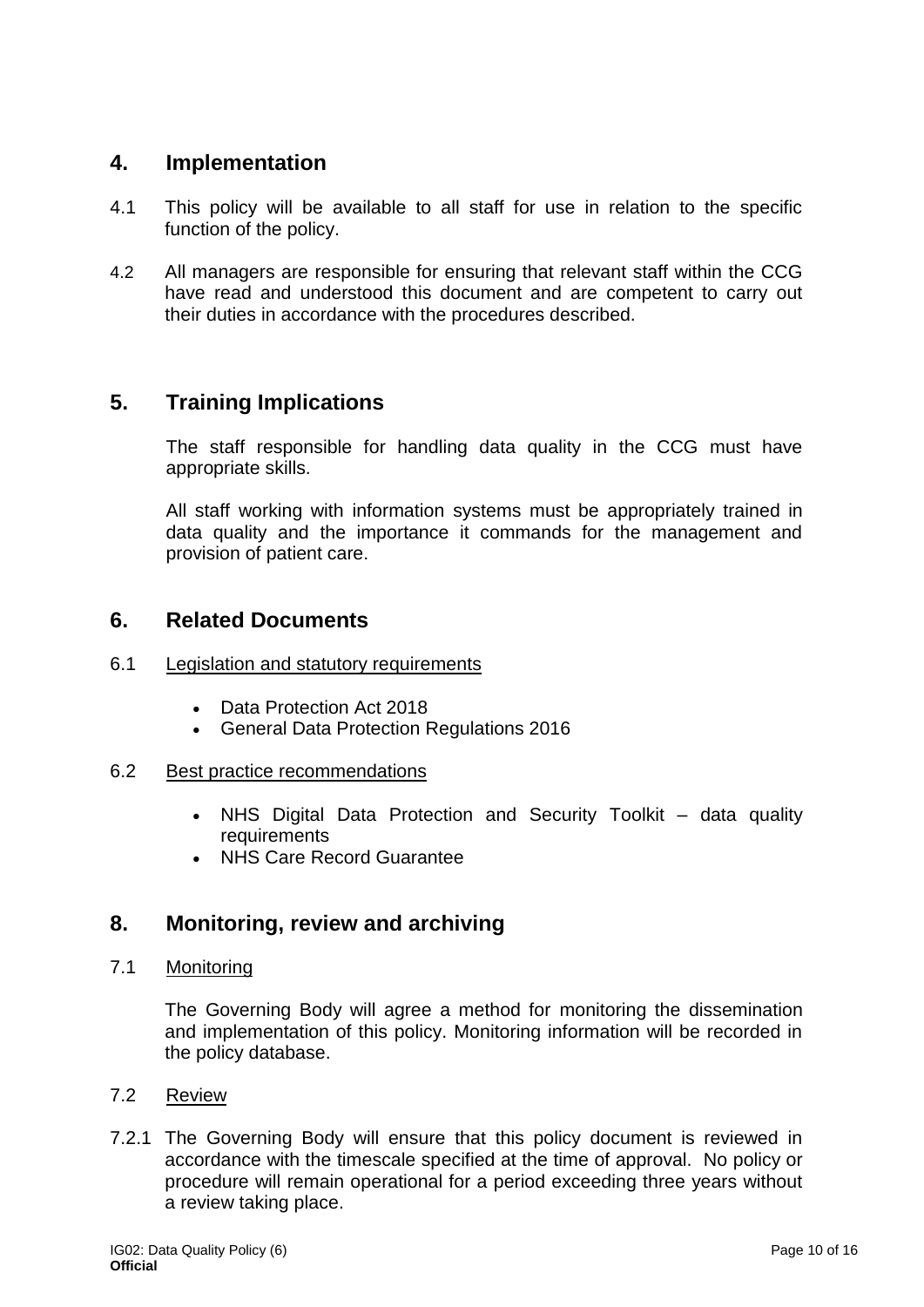- 7.2.2 Staff who become aware of any change which may affect a policy should advise their line manager as soon as possible. The Governing Body will then consider the need to review the policy or procedure outside of the agreed timescale for revision.
- 7.2.3 For ease of reference for reviewers or approval bodies, changes should be noted in the 'version control' table on the second page of this document.
- **NB:** If the review consists of a change to an appendix or procedure document, approval may be given by the sponsor director and a revised document may be issued. Review to the main body of the policy must always follow the original approval process.

#### 7.3 Archiving

The Governing Body will ensure that archived copies of superseded policy documents are retained in accordance with the Department of Health's Records Management Code of Practice for Health and Social Care 2016.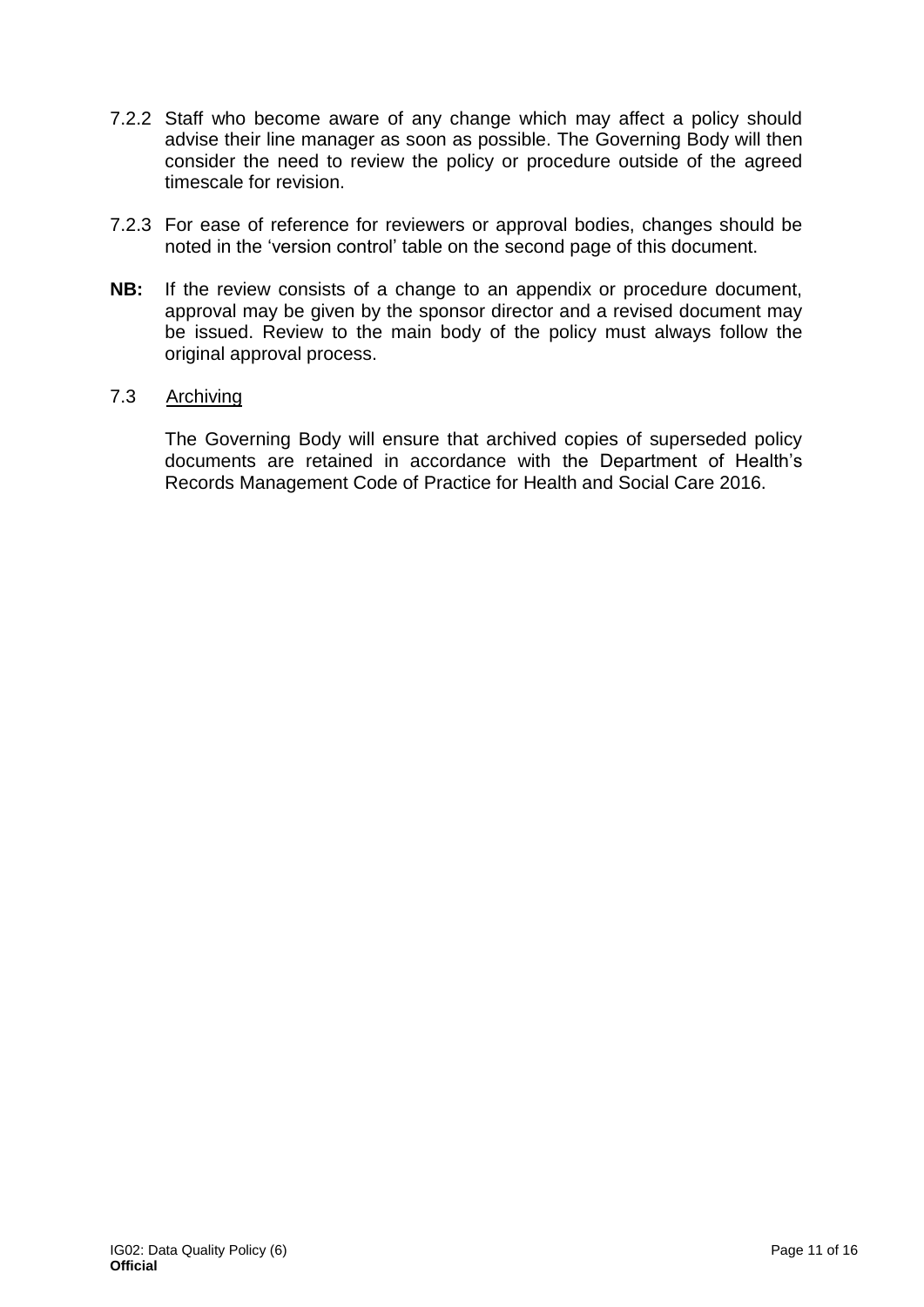### <span id="page-11-0"></span>**8. Equality analysis**

### **Initial Screening Assessment (STEP 1)**

As a public body organisation we need to ensure that all our current and proposed strategies, policies, services and functions, have given proper consideration to equality, diversity and inclusion, do not aid barriers to access or generate discrimination against any protected groups under the Equality Act 2010 (Age, Disability, Gender Reassignment, Pregnancy and Maternity, Race, Religion/Belief, Sex, Sexual Orientation, Marriage and Civil Partnership).

This screening determines relevance for all new and revised strategies, policies, projects, service reviews and functions.

Completed at the earliest opportunity it will help to determine:

- The relevance of proposals and decisions to equality, diversity, cohesion and integration.
- Whether or not equality and diversity is being/has already been considered for due regard to the Equality Act 2010 and the Public Sector Equality Duty (PSED).
- Whether or not it is necessary to carry out a full Equality Impact Assessment.

### **Name(s) and role(s) of person completing this assessment:**

**Name:** Liane Cotterill **Job Title:** Senior Governance Manager **Organisation:** North of England Commissioning Support Unit (NECS).

### **Title of the service/project or policy:** Data Quality Policy

#### **Is this a;**

**Strategy / Policy X Service Review □ Project □ Other** N/A

### **What are the aim(s) and objectives of the service, project or policy:**

This policy is designed to ensure that the importance of data quality within the CCG is disseminated to all staff. It will describe the meaning of data quality, who is responsible for its maintenance and how it can continue to improve in the future.

### **Who will the project/service /policy / decision impact?**

(Consider the actual and potential impact)

- **Staff** X
- **Service User / Patients** ☐
- **Other Public Sector Organisations**☐
- **Voluntary / Community groups / Trade Unions** ☐
- **Others, please specify** n/a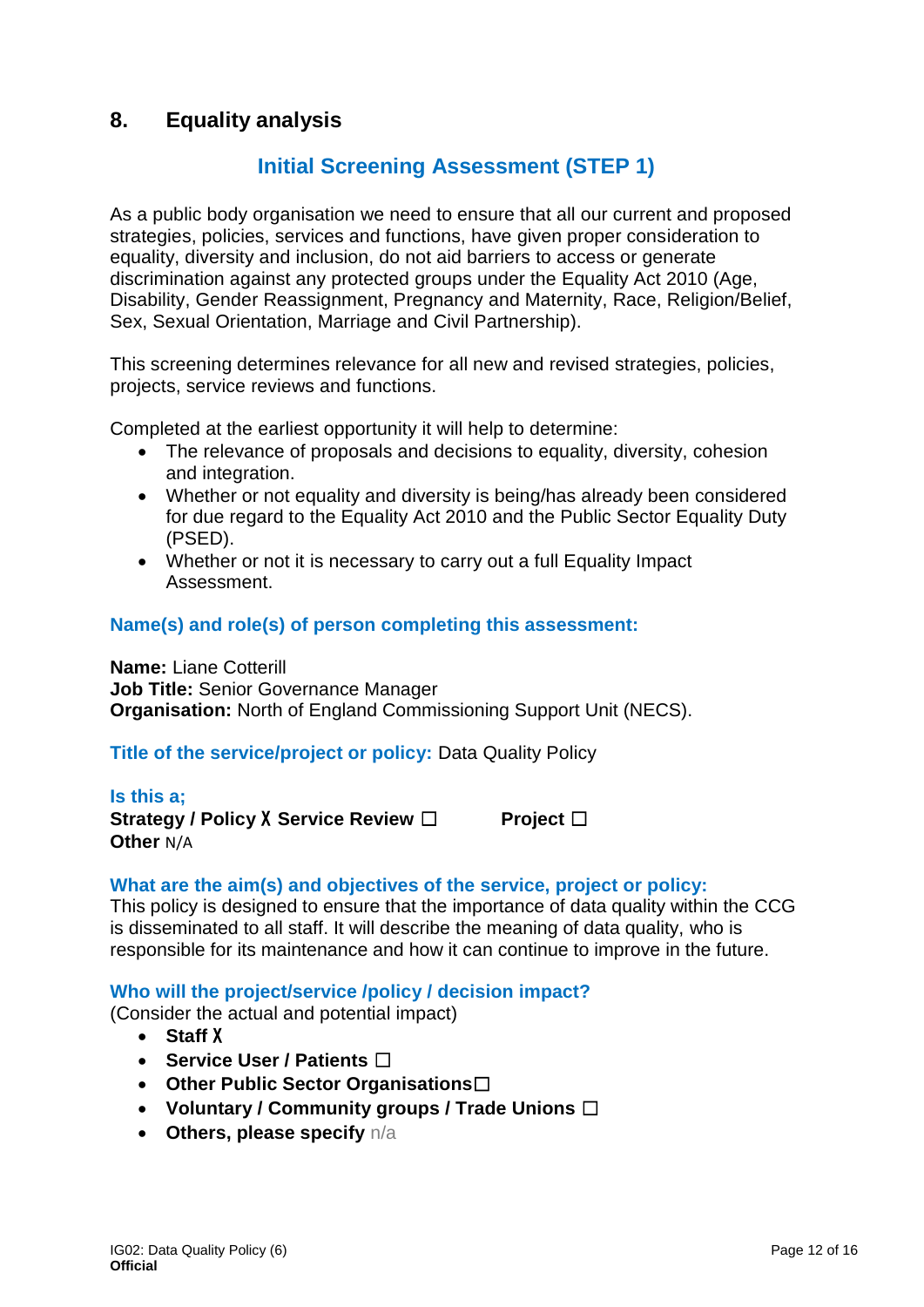| <b>Questions</b>                                                                                                         | Yes | <b>No</b> |
|--------------------------------------------------------------------------------------------------------------------------|-----|-----------|
| Could there be an existing or potential negative impact on any of the                                                    |     |           |
| protected characteristic groups?                                                                                         |     |           |
| Has there been or likely to be any staff/patient/public concerns?                                                        |     |           |
| Could this piece of work affect how our services, commissioning or                                                       |     | X         |
| procurement activities are organised, provided, located and by whom?                                                     |     |           |
| Could this piece of work affect the workforce or employment practices?                                                   |     | Χ         |
| Does the piece of work involve or have a negative impact on:                                                             |     | X         |
| Eliminating unlawful discrimination, victimisation and harassment                                                        |     |           |
| Advancing quality of opportunity<br>$\bullet$                                                                            |     |           |
| Fostering good relations between protected and non-protected<br>$\bullet$<br>groups in either the workforce or community |     |           |

**If you have answered no to the above and conclude that there will not be a detrimental impact on any equality group caused by the proposed policy/project/service change, please state how you have reached that conclusion below:** 

The policy is based on the South Tyneside CCGs' former Data Quality policy. There is no fundamental change to the content therefore the previous EIA which concluded 'no impact' remains appropriate.

### **If you have answered yes to any of the above, please now complete the 'STEP 2 Equality Impact Assessment' document**

| <b>Accessible Information Standard</b>                                                                                                           | Yes | No |
|--------------------------------------------------------------------------------------------------------------------------------------------------|-----|----|
| Please acknowledge you have considered the requirements of the<br>Accessible Information Standard when communicating with staff and<br>patients. | X   |    |
| https://www.england.nhs.uk/wp-content/uploads/2017/10/accessible-<br>info-standard-overview-2017-18.pdf                                          |     |    |
| If any of the above have not been implemented, please state the reason:                                                                          |     |    |
| N/A                                                                                                                                              |     |    |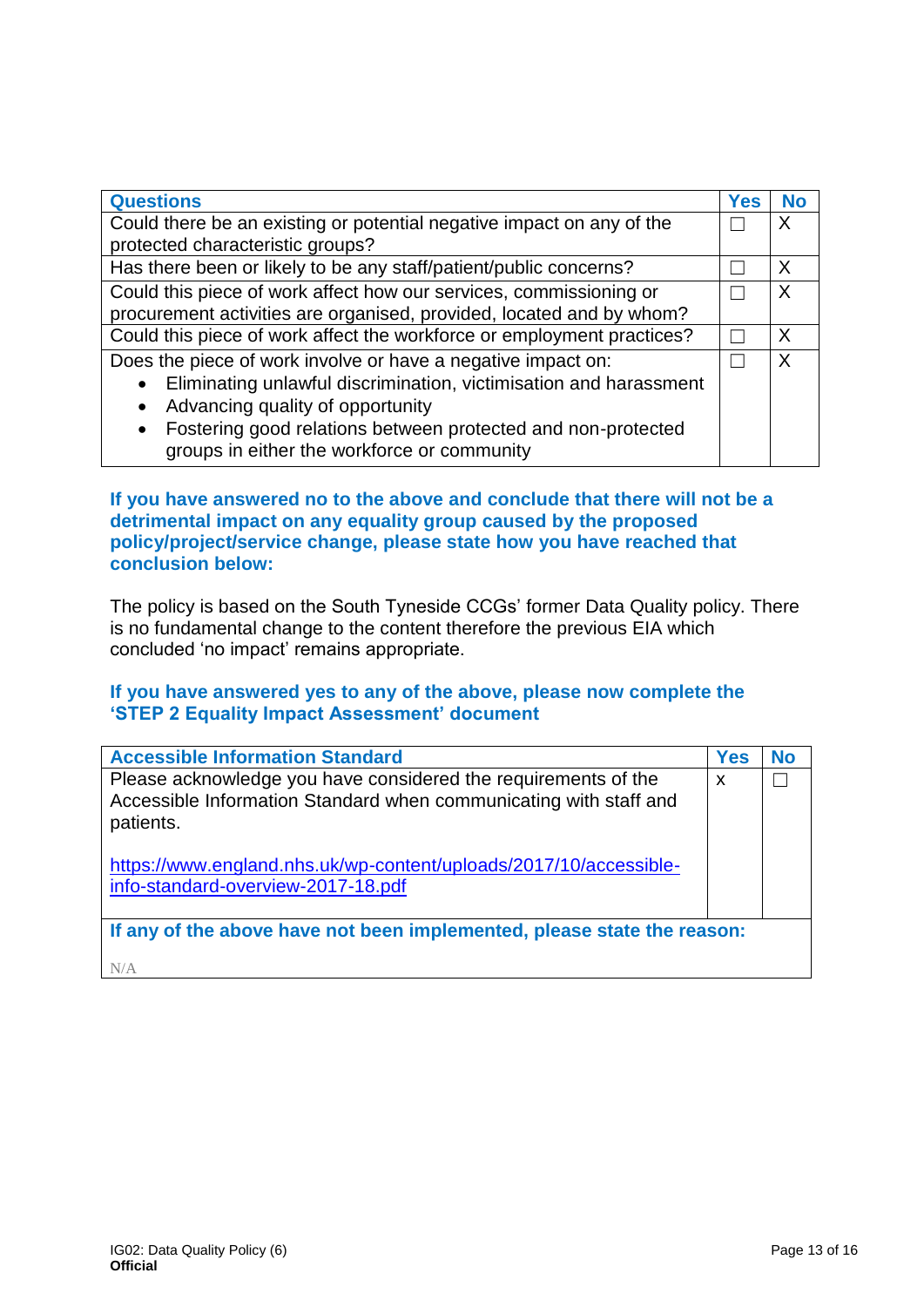### **Governance, ownership and approval**

| Please state here who has approved the actions and outcomes of the screening |           |               |
|------------------------------------------------------------------------------|-----------|---------------|
| <b>Name</b>                                                                  | Job title | <b>Date</b>   |
| <b>Executive Committee</b>                                                   | Approval  | December 2020 |

### **Publishing**

This screening document will act as evidence that due regard to the Equality Act 2010 and the Public Sector Equality Duty (PSED) has been given.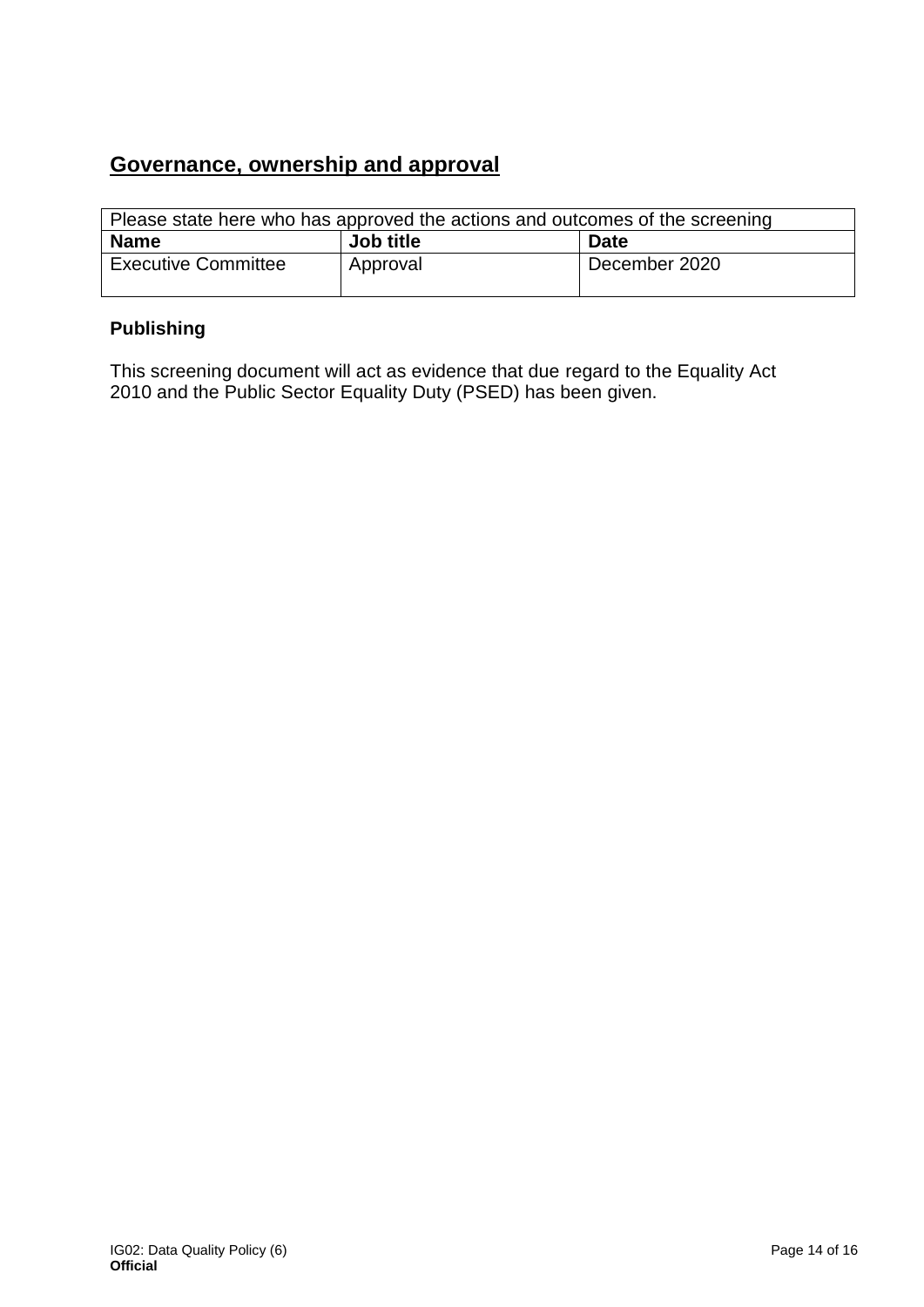## <span id="page-14-0"></span>**Appendix A**

### **Duties and responsibilities**

| Governing          | The Governing Body (GB) for setting the strategic context in            |
|--------------------|-------------------------------------------------------------------------|
| <b>Body</b>        | which organisational process documents are developed, and               |
|                    | for establishing a scheme of governance for the formal                  |
|                    | review and approval of such documents.                                  |
| <b>Chief</b>       | The Chief Officer has overall responsibility for the strategic          |
| <b>Officer</b>     | direction and operational management, including ensuring                |
|                    | that CCG process documents comply with all legal, statutory             |
|                    | and good practice guidance requirements.                                |
| <b>Lead GB</b>     | Ultimate responsibility for maintaining accurate and complete           |
| member for         | data and information is at Governing Body level. The lead               |
| <b>Data</b>        | member with responsibility for data quality, who will report to         |
| Quality            | the Governing Body on data quality issues.                              |
| <b>Committee</b>   | The Executive Committee is responsible for overseeing the               |
| responsible        | development and updating of this policy and related                     |
| for data           | procedures, and to ensure that awareness of data quality is             |
| quality            | promoted across the CCGs.                                               |
| <b>Information</b> | Information Asset Owners (IAO) are senior individuals                   |
| <b>Asset</b>       | involved in the provision of service.<br>Their role is to               |
| <b>Owners</b>      | understand and address risks to the information assets they             |
| (IAOs)             | 'own' and to provide assurance to the SIRO on the security              |
|                    | and use of those assets. They must also ensure that                     |
|                    | information assets are recorded on the CCG's Information                |
|                    | Asset Register in line with GDPR.                                       |
| Line               | Ensuring that, where appropriate, systems are in place to<br>$\bullet$  |
| <b>Managers</b>    | validate the completeness, accuracy, relevance and                      |
|                    | timeliness of data/information.<br>Also managers must                   |
|                    | ensure that all of their staff are fully aware of their                 |
|                    | obligations in this area.                                               |
|                    | In certain circumstances, to support equality & diversity,<br>$\bullet$ |
|                    | need to<br>consider<br>will<br>individual<br>line<br>managers           |
|                    | requirements of staff to support good practice<br>in                    |
|                    | complying with this policy.                                             |